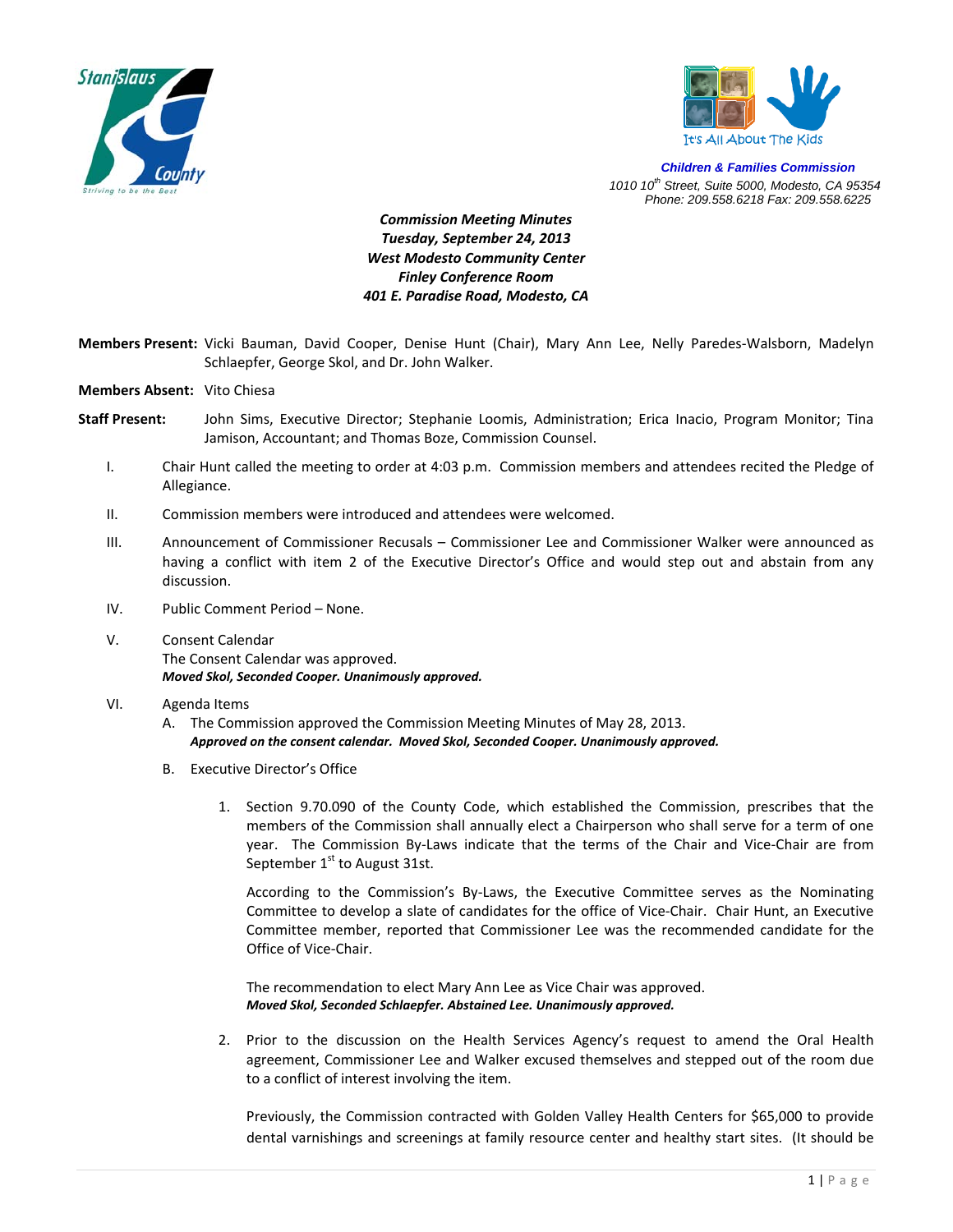noted that Golden Valley never expended more than \$31,201 of its authorized amount in any contract year.) Golden Valley assumed funding of the program in 2012‐2013. However, shortly after the start of the 2012‐2013 fiscal year, Golden Valley determined that its budget could not support screenings and varnishings in the community. In response, HSA contracted with a dental hygienist to provide a limited number of dental screenings and varnish applications at family resource center and healthy start sites.

As 2013‐2014 budgets were being prepared, HSA and the Commission confirmed that Golden Valley would not be providing varnishings and screenings at community sites. HSA then began examining options to expand the number of community sites where varnishing and screening services could be provided. At the conclusion of its review, HSA determined that the most cost effective option involved increasing the existing dental hygienist's time to provide varnishing and screening services at more community sites. (More coordination with the dental education program is an added benefit of this option.) Consequently, HSA submitted a request to the Commission to increase its contract from \$15,000 to \$30,000 in 2013‐2014 so education, varnishing, and screening services could be provided at family resource center, healthy start, Kindergarten transition, and community based organization sites.

The Commission approved the amendment to the Oral Health agreement and authorized the Executive Director to negotiate and execute an agreement for \$30,000. *Moved Skol, Seconded Bauman. Abstained Lee and Walker. Unanimously approved.* 

3. Provisions of Proposition 10 were codified into California State Law as Sections 130100‐130155 of the California Health and Safety Code Section 130150 requires local Children and Families Commission to conduct a public hearing on the Annual Audit and to submit the audit to the State by November 1st of each year.

The Commission contracted with Brown and Armstrong to perform the annual audit.

The public hearing on the audit was opened at 4:27 p.m. and John Sims presented the audit. The audit had no findings or recommendations for the 2012‐2013 fiscal year.

The Commission thanked Tina Jamison and staff for delivering a clean audit.

Hearing no comments, the Public Hearing was closed at 4:28 p.m.

The Commission accepted the 2012-2013 audit report. The Executive Director will submit the 2012‐2013 audit report to the California First 5 Commission. *Moved Skol, Seconded Cooper. Unanimously approved.* 

4. Provisions of Proposition 10 were codified into California State Law as Sections 130100‐130155 of the California Health and Safety Code. Section 130150 requires local Children and Families Commission to conduct a public hearing on the Annual Report and to submit the report to the California First 5 Commission by November 1st of each year. The report shows the progress towards and achievement of the goals and objectives of the Proposition.

The Commission heard a presentation from John Sims on the 2012‐2013 Local Annual Report. Chair Hunt opened the Public Hearing for the 2012‐2013 Local Annual Report at 4:42 p.m. Members from the audience were asked to make comments. Hearing no comments, Chair Hunt closed the hearing at 4:43 p.m.

The Commission accepted the 2012‐2013 Local Annual Report and authorized the Executive Director to submit the report to the California First 5 Commission. *Moved Walker, Seconded Schlaepfer. Unanimously approved.*

C. Committee Reports – *Approved on the Consent Calendar. Moved Skol, Seconded Cooper. Unanimously approved.*